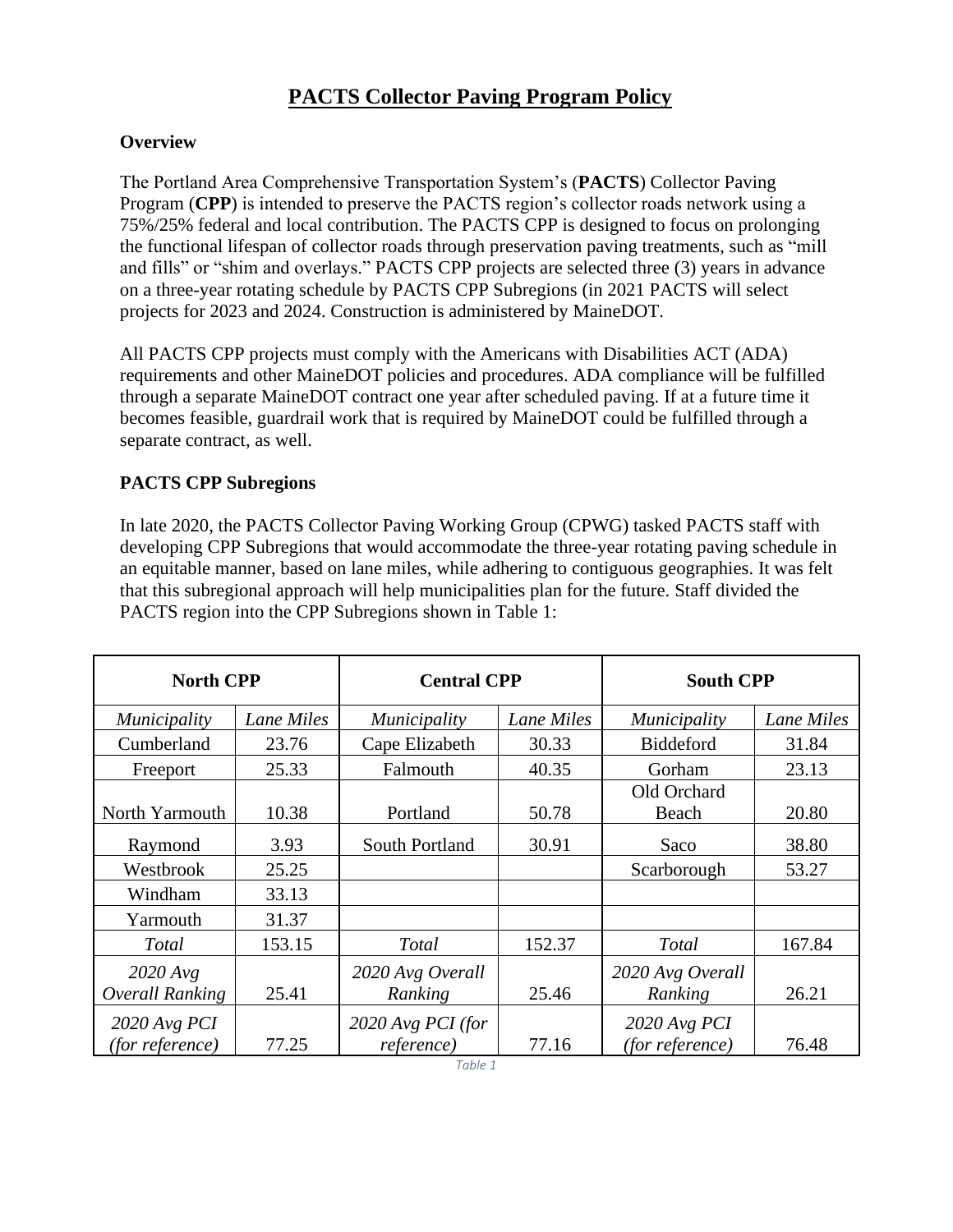The CPWG suggested that the Subregion with the lowest average PCI would be selected first and then the Subregion with the next lowest PCI would be selected for the following year. Beginning in 2021, with the South CPP Subregion, PACTS will select road segments for paving in 2023 and 2024 according to the *PACTS Project Selection* parameters outlined later in this document. The selection process for 2021-2029 is outlined in Table 2.

| <b>PACTS Collector Paving Program Schedule</b> |                      |             |  |  |
|------------------------------------------------|----------------------|-------------|--|--|
| <b>Selection Year</b>                          | <b>CPP</b> Subregion | Paving Year |  |  |
| 2021                                           | South                | 2023        |  |  |
|                                                | Central              | 2024        |  |  |
| 2022                                           | North                | 2025        |  |  |
| 2023                                           | South                | 2026        |  |  |
| 2024                                           | Central              | 2027        |  |  |
| 2025                                           | North                | 2028        |  |  |
| 2026                                           | South                | 2029        |  |  |
| 2027                                           | Central              | 2030        |  |  |
| 2028                                           | North                | 2031        |  |  |
| 2029                                           | South                | 2032        |  |  |

*Table 2*

# **PACTS CPP Road Condition Assessments**

The PACTS Collector Paving Working Group (CPWG) recommended that PACTS staff consider new road condition assessment methods for the next pavement assessment. The CPWG recommended moving toward an objective assessment method, such as automated technologies. However, any significant discrepancies from previous pavement condition rankings, will be manually checked in the field. A significant discrepancy is defined as an increase in pavement condition when no maintenance was done or a decrease in pavement condition that is at least twice the expected rate of degradation. Roads will not be allocated funding until they have undergone a field review by MaineDOT, PACTS, and municipal staff.

The PACTS CPWG will convene in Fall 2021 to select the next road condition assessment method, as directed by the PACTS governing board (Executive and/or Policy boards).

#### . **PACTS CPP Requirements**

- Field Review: All projects must be reviewed by a team of MaineDOT, PACTS, and municipal staff prior to official funding allocation by PACTS. Neither MaineDOT or PACTS staff will have the ability to remove a project due to the findings in the field review. Removing a PACTS CPP project will require consideration and a vote by a PACTS governing board (Policy or Executive).
- 10-Year Useful Life: The work included must be considered a capital improvement with a minimum 10-Year useful life.
- Multiple Party Agreements: The municipality and all involved parties must be willing to enter into an agreement whereby the PACTS federal funds contribution is capped based on project estimates prior to construction.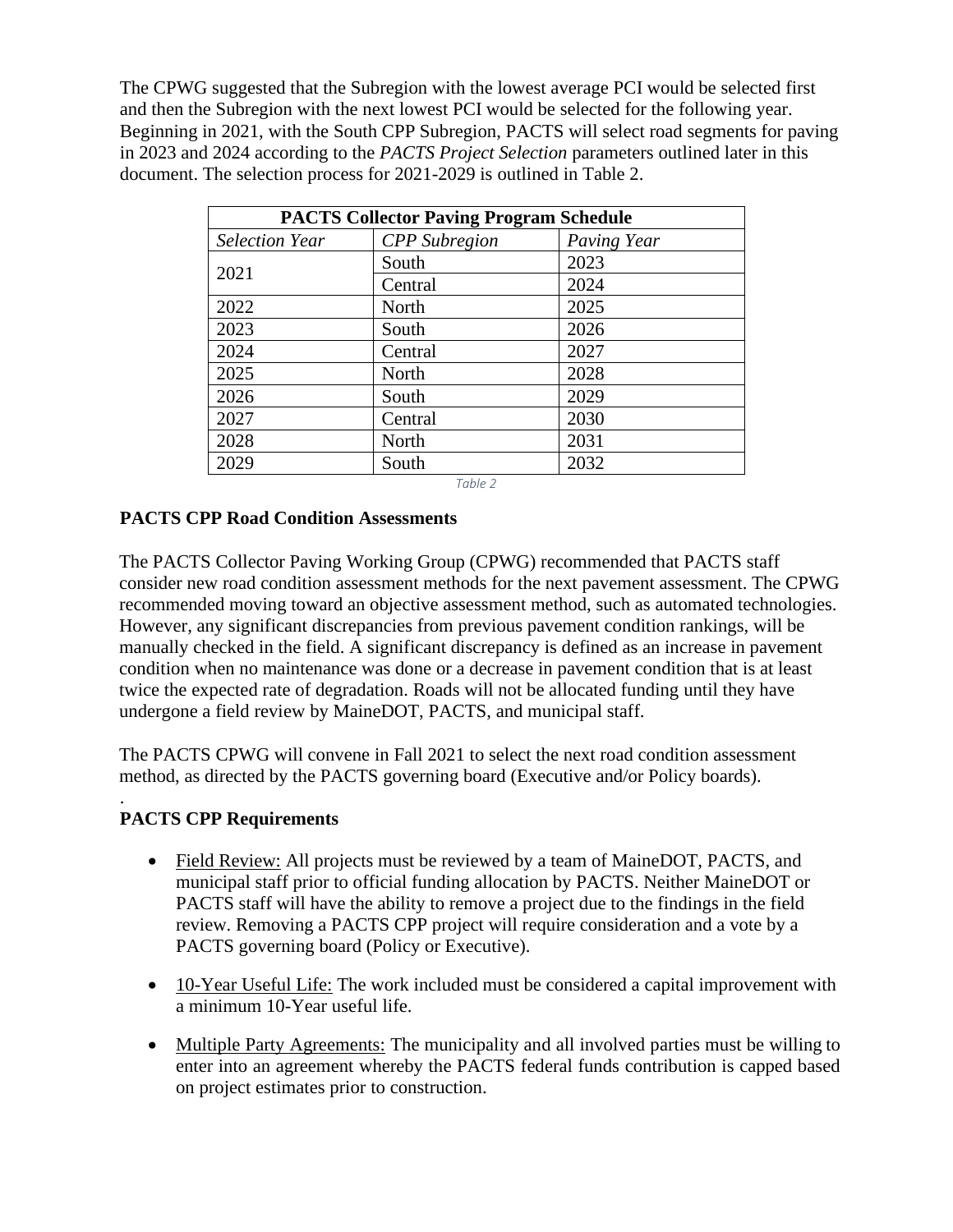### **Funding**

The PACTS CPP's annual federal funding is \$2,198,192. Funds allocated to paving projects that are not used will be allocated back to the Collector Paving Holding WIN. Additional projects can be selected when sufficient funds are available in the Collector Paving Holding WIN. The following are the project funding parameters:

• Minimum local funding match: 25%

# **PACTS Project Selection**

PACTS CPP road segments are filtered to focus pavement treatments on road segments over 1,200-feet long and exceeding 2,000 daily trips (AADT). Road segments that do not meet these parameters are not excluded from treatment consideration, but will need to be paired with nearby projects that do meet the length and traffic count requisites. Municipalities should make note of this filtering process and be aware that while PACTS staff will make an effort to pair short segments with longer segments, the municipality should also share the responsibility of bringing short segments to the attention of PACTS staff prior-to and during the selection process.

PACTS CPP projects are ranked (factoring for Pavement Condition Index, average annual daily traffic, and transit), then municipalities are contacted to gauge their ability to meet the 25% funding match requirement.

*Collector Paving Overall Ranking Methodology* 

The formula used to determine the overall rank for a collector paving road segment is the following:

 $R = (100 - PP) * A * T$ 

Where:

R is the overall ranking

PP is the predicted Pavement Condition Index (PCI) for the paving year

T is the Transit Factor which is 1 for a road with no transit; 1.1 for a road with a transit route A is the Annual Average Daily Traffic (AADT) Factor shown in Table 3and based on the roadway segment's AADT

| <b>AADT</b> range              | <b>AADT</b> Factor |
|--------------------------------|--------------------|
| AADT < 1,000                   | 1                  |
| $1,000 \leq AADT \leq 2,000$   | 1.025              |
| $2,000 \leq AADT \leq 4,000$   | 1.05               |
| $4,000 \leq AADT \leq 6,000$   | 1.075              |
| $6,000 \leq AADT \leq 8,000$   | 1.1                |
| $8,000 \leq AADT \leq 10,000$  | 1.125              |
| $10,000 \leq AADT \leq 12,000$ | 1.15               |
| $12,000 \leq AADT \leq 14,000$ | 1.175              |
| $14,000 \leq AADT \leq 16,000$ | 1.2                |
| AADT > 16,000                  | 1.225              |